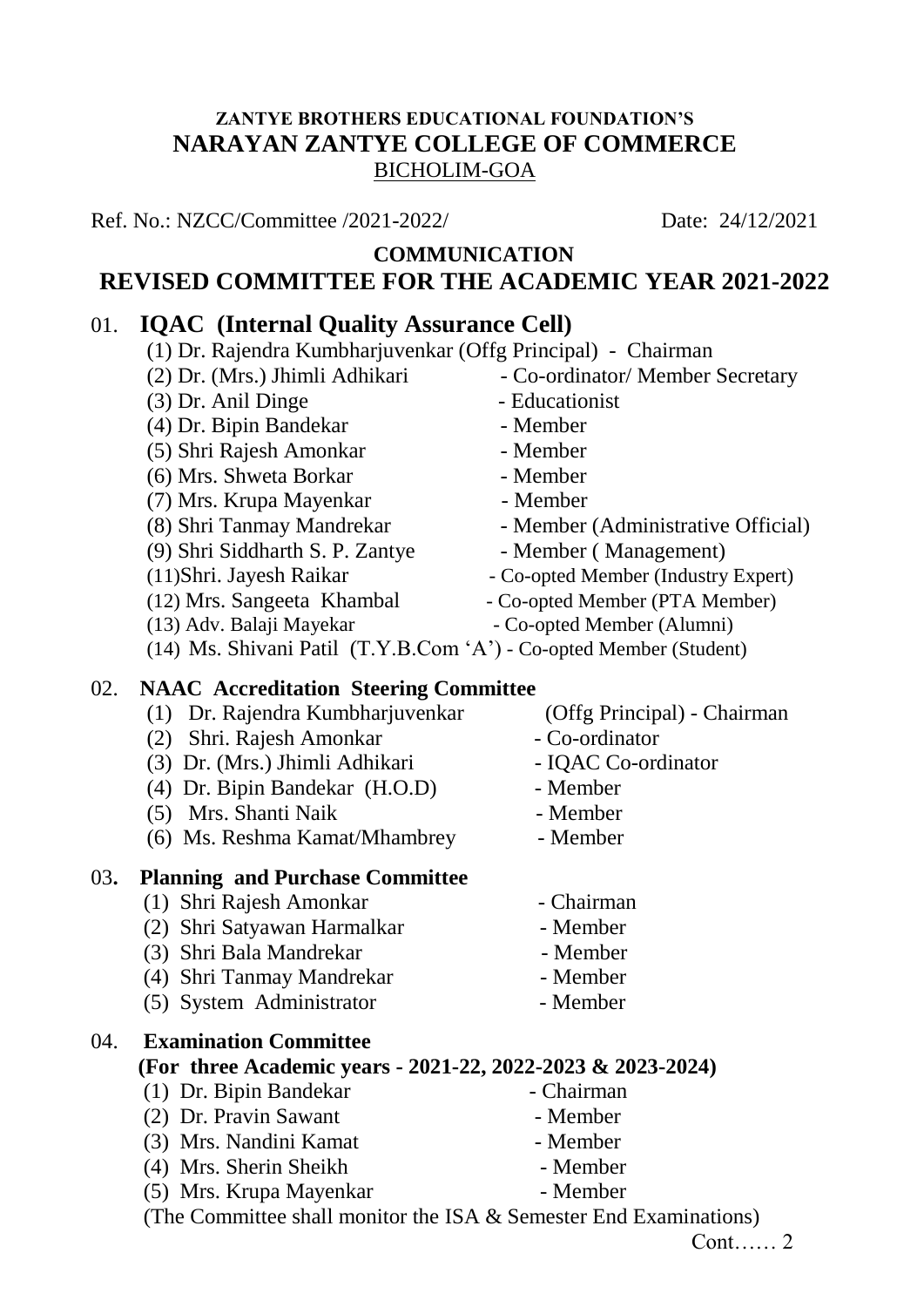| 05. | <b>Students' Council</b>                                       |                               |
|-----|----------------------------------------------------------------|-------------------------------|
|     | (1) Mrs. Anuradha Naik Bandiwadekar                            | - Chairperson                 |
|     | (2) Miss.Prajakta Parab                                        | - Vice-Chairperson            |
|     | (3) Miss Mellissa Fernandes                                    | - Member                      |
| 06. | <b>College Website Committee</b>                               |                               |
|     | (1) System Administrator                                       | - Chairperson                 |
|     | (2) Dr. (Mrs) Jhimli Adhikari                                  | - Member                      |
|     | (3) Shri Shreyash Kauthankar                                   | - Member                      |
|     | 07. Career Guidance Placement and Skill Based Course Committee |                               |
|     | (1) Ms. Alisha Tavares                                         | - Chairperson                 |
|     | (2) Ms. Apurva Haldankar                                       | - Member                      |
|     | 08. Cultural Forum                                             |                               |
|     | (1) Mrs. Shweta Borkar                                         | - Chairperson                 |
|     | (2) Dr. Pravin Sawant                                          | - Member                      |
|     | (3) Cultural Secretary                                         | - Member                      |
|     | (4) Ladies Representative                                      | - Member                      |
| 09. | <b>Seminares, Conferences and FDP Committee</b>                |                               |
|     | (1) Shri Ramchandra Surlekar                                   | - Chairman                    |
|     | (2) Dr. (Mrs) Jhimli Adhikari                                  | - Member                      |
|     | (3) Miss. Siddhi Mhalshekar                                    | - Member                      |
| 10. | <b>Discipline and Code of Conduct Committee</b>                |                               |
|     | (1) Mrs. Nayana Sail                                           | -Chairperson                  |
|     | (2) Shri Ramchandra Surlekar                                   | - Member                      |
|     | (3) Shri Satyavan Harmalkar                                    | - Member                      |
|     | (4) Mrs. Shanti Naik                                           | - Member                      |
| 11. | <b>Infrastructure Maintenance and Canteen Committee</b>        |                               |
|     | (1) Shri Bala Mandrekar                                        | - Chairman                    |
|     | (2) Shri Ramchandra Surlekar                                   | - Member                      |
|     | (3) System Administrator                                       | - Member                      |
|     | (4) Shri Tanmay Mandrekar                                      | - Member                      |
|     | (5) Shri Shreyash Kauthankar                                   | - Member                      |
| 12. | <b>NSS COMMITTEE</b>                                           |                               |
|     | (1) Shri Ramchandra Surlekar                                   | - Chief NSS Programme Officer |
|     | (2) Mrs. Anuradha Naik Bandiwadekar                            | - NSS Programme Officer       |
|     | (3) Ms. Alisha Tavares                                         | - NSS Programme Officer       |
|     |                                                                | Cont $\ldots$ . 3             |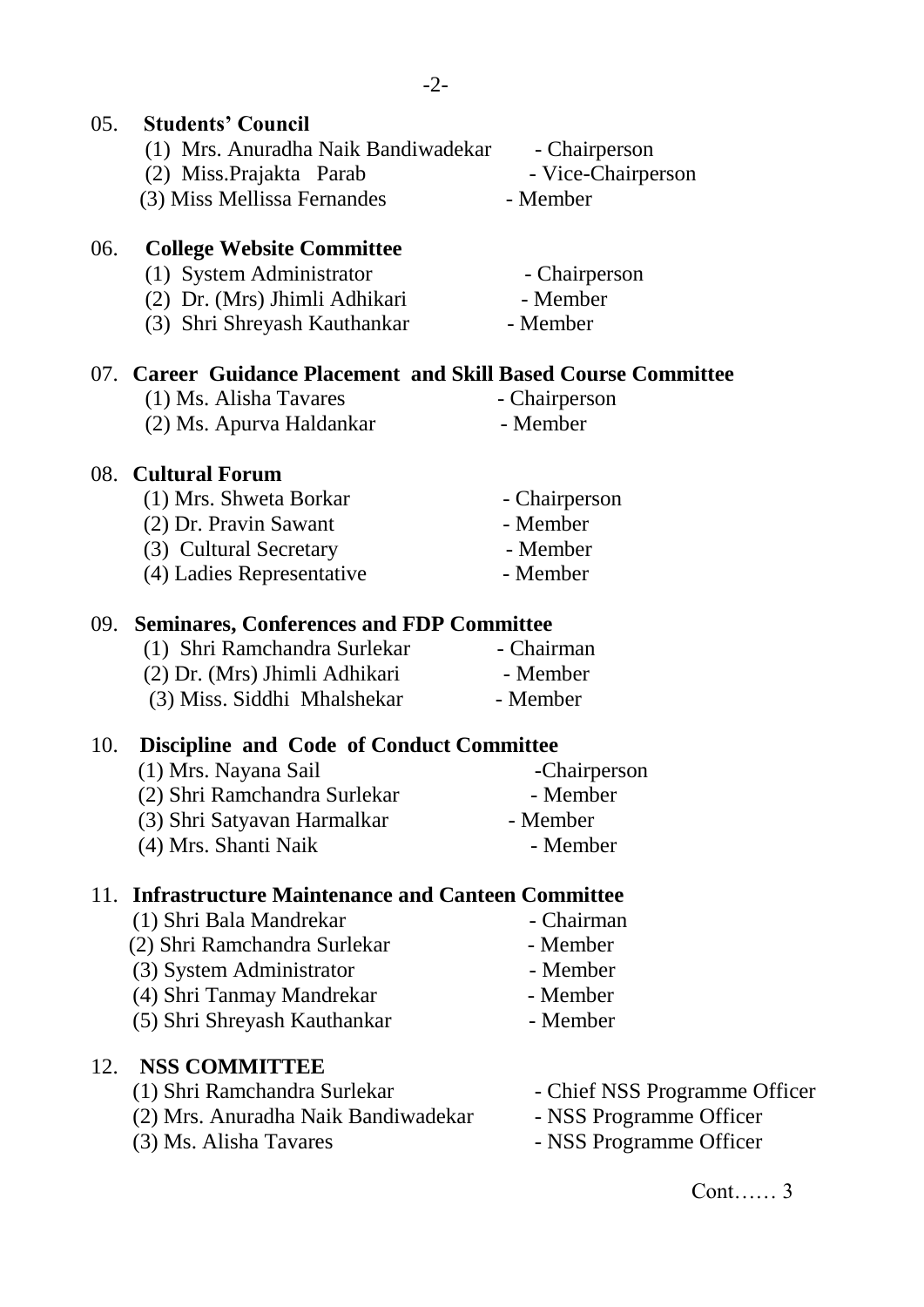#### 13. **Red Ribbon Club**

| (1) Mrs. Anuradha Naik Bandiwadekar | - Chairperson |
|-------------------------------------|---------------|
| (2) Shri Ramchandra Surlekar        | - Member      |
| (3) Ms. Alisha Tavares              | - Member      |

#### 14. **Professional Courses Committee**

- (1) Miss Alisha Tavares ( Co-ordinator- CA Foundation )
- (2) Mrs Krupa Mayenkar (Co-ordinator- CMA Foundation)
- (3) Mrs. Sindura Malik (Co-ordinator -Other Courses ) (4) Lt.Vaibhav Dhuri (Co-ordinator - Other Courses )

## 15**. Prospectus & Admission Committee**

| (1) Mrs. Sindura Malik              | - Chairperson |
|-------------------------------------|---------------|
| (2) Dr. (Mrs) Jhimli Adhikari       | - Member      |
| (3) Shri Ramchandra Surlekar        | - Member      |
| (4) Lt. Vaibhav Dhuri               | - Member      |
| (5) Miss Alisha Tavares             | - Member      |
| (6) Mrs. Anuradha Naik Bandiwadekar | - Member      |
| (7) Shri Devendra Sawant            | - Member      |
|                                     |               |

### 16. **RUSA**

| (1) Shri Rajesh Amonkar    | - Co-ordinator |
|----------------------------|----------------|
| (2) Shri. Tanmay Mandrekar | - Member       |

### 17. **Committee for The Prevention of Sexual Harassment of Women at the Workplace (Vishaka)**

# **(For three Academic years - 2021-22, 2022-2023 & 2023-2024)**

(1) Mrs. Anuradha Naik Bandiwadekar - Chairperson (2) Mrs. Sindura Malik - Member (3) Ms. Alisha Tavares - Member (4) Mrs. Shanti Naik - Member (5) Ladies Representative - Member

## 18. **Complaint Committee to Deal with Sexual Harassment of Women at the Workplace**

- (1) Mrs. Nandini Kamat Chairperson
- (2) Ms. Reshma Kamat/Mhambrey Secretary
- (3) Ladies Representative Member
- (4) Miss. Siddhi Mhalsekar Member

| 19. College Unfair Means Inquiry Committee                  |  |
|-------------------------------------------------------------|--|
| (For three Academic years - 2021-22, 2022-2023 & 2023-2024) |  |

- (1) Mrs. Nayana Sail Chairperson
- (2) Shri Ramchandra Surlekar Member
- (3) Mrs. Sherin Sheikh Member
- (4) Shri Bala Mandrekar Member
- 
- 
- 
- 
- 
- 
- 
- 
-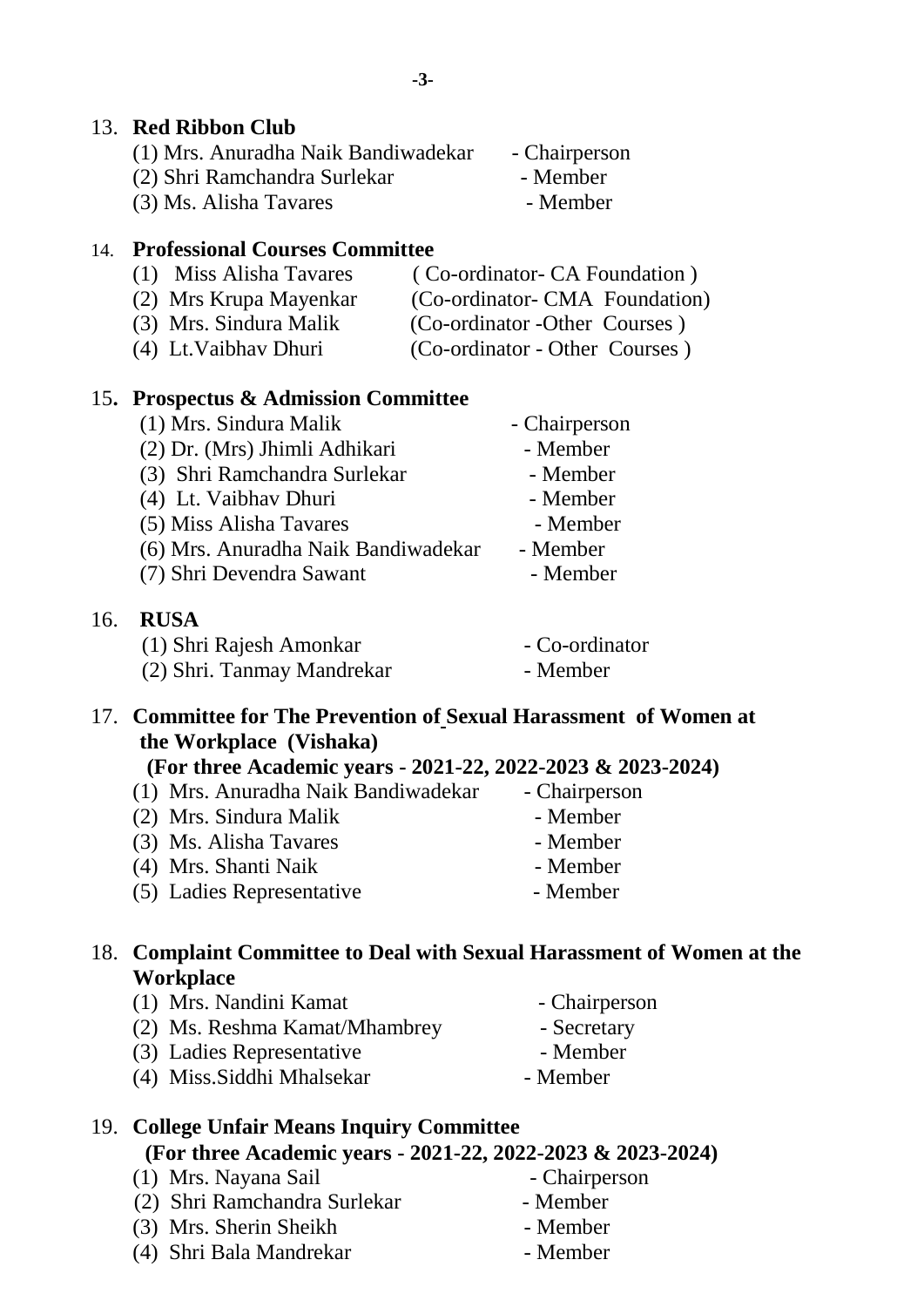**-4-**

|     | 20. College Grievance Committee<br>(For three Academic years - 2021-22, 2022-2023 & 2023-2024) |                                                                                |  |
|-----|------------------------------------------------------------------------------------------------|--------------------------------------------------------------------------------|--|
|     | (1) Shri Ramchandra Surlekar                                                                   | - Chairman                                                                     |  |
|     | (2) Mrs. Anuradha Naik Bandiwadekar                                                            | - Member                                                                       |  |
|     | (3) Mrs. Sona Pangam                                                                           | - Member                                                                       |  |
| 21. | <b>Anti Ragging Committee</b>                                                                  |                                                                                |  |
|     | (1) Dr. Rajendra Kumbharjuvenkar                                                               | - Officiating Principal                                                        |  |
|     | (2) Mr. Vishant Vaze                                                                           | -Member of the local Media                                                     |  |
|     | (3) Shri Siddharth S. P. Zantye                                                                | -Representative of NGO                                                         |  |
|     |                                                                                                | (4) Shri Ramchandra Surlekar - Representative of institution involved in youth |  |
|     | activities                                                                                     |                                                                                |  |
|     | (5) Lt. Vaibhav Dhuri                                                                          | - Representative of faculty members                                            |  |
|     | (6) Mrs. Sangita Khambal                                                                       | - Chairman P T A                                                               |  |
|     | (7) Miss Deepali Navelkar                                                                      | - Vice-Chairman PTA                                                            |  |
|     | (8) Shri Devendra Sawant                                                                       | - Representative of Non-Teaching staff                                         |  |
|     | (9) Ms. Reshma Kamat/Mhambrey                                                                  | - Representative of Non-Teaching staff                                         |  |
|     | (10)                                                                                           | - Representative of students                                                   |  |
|     | (11)                                                                                           | - Representative of students                                                   |  |
|     | (12) Adv. Siddhi Mhalshekar                                                                    | - Representative of Civil Administration                                       |  |
|     | (13) Representative of Police Administration                                                   |                                                                                |  |
|     | 22. Mentoring and Feedback Committee                                                           |                                                                                |  |
|     | (1) Mrs. Nandini Kamat                                                                         | - Chairperson                                                                  |  |
|     | (2) Shri Shreyash Kauthankar                                                                   | - Member                                                                       |  |
|     | (3) Miss. Sumedha More Counsellor                                                              | - Member                                                                       |  |
|     | 23. Research and Development Committee (R&D)                                                   |                                                                                |  |
|     | (1) Dr. (Mrs) Jhimli Adhikari                                                                  | - Chairperson                                                                  |  |
|     | (2) Dr. Bipin Bandekar                                                                         | - Member                                                                       |  |
|     | (3) Shri Bala Mandrekar                                                                        | - Member                                                                       |  |
|     | 24. Zantye College Parents-Teachers Association                                                |                                                                                |  |
|     | (For three Academic years - 2021-22, 2022-2023 & 2023-2024)                                    |                                                                                |  |
|     | (1) Dr. Pravin Sawant                                                                          | - Secretary                                                                    |  |
|     | (2) Shri Satyawan Harmalkar                                                                    | - Treasurer                                                                    |  |
|     | 25. Zantye College Alumni Association                                                          |                                                                                |  |
|     | (1) Mrs. Shweta Borkar                                                                         | - Ex-Officio Member                                                            |  |
|     | (2) Mrs. Krupa Mayenkar                                                                        | - Ex-Officio Member                                                            |  |
| 26. | <b>Students Aid Fund, (Freeship/Scholarship) Advisory Committee</b>                            |                                                                                |  |
|     | (1) Shri Umesh N. P. Zantye                                                                    | - Chairman                                                                     |  |
|     | (2) Dr. Rajendra Kumbharjuvenkar                                                               | - Member Secretary                                                             |  |
|     | (3) Ms. Alisha Tavares                                                                         | - (Nodal Officer)                                                              |  |
|     | (3) Shri Rajesh Amonkar                                                                        | - Member                                                                       |  |
|     | (5) Mrs. Krupa Mayenkar                                                                        | - Member                                                                       |  |
|     | (6) General Secretary                                                                          | - Member                                                                       |  |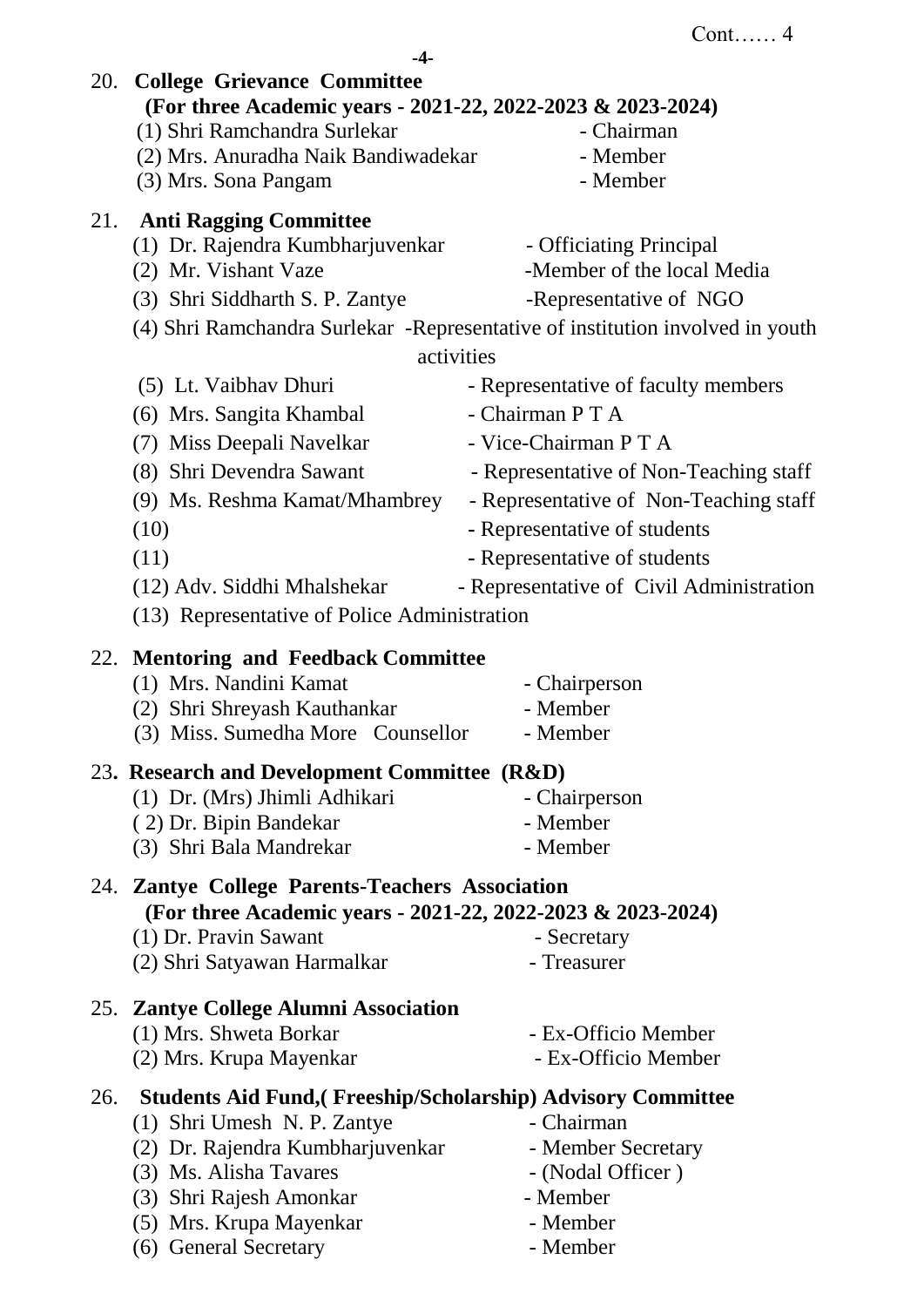|     | 27. College Gymkhana Committee                                     |                     |
|-----|--------------------------------------------------------------------|---------------------|
|     | (1) Dr. Pravin Sawant                                              | - Chairman          |
|     | (2) Shri Satyavan Harmalkar                                        | - Member Secretary  |
|     | (3) Sports Secretary                                               | - Member            |
|     | (4) Ladies Representative                                          | - Member            |
|     | 28. Zantye College Rotaract Club                                   |                     |
|     | (1) Mrs. Nayana Sail                                               | - Co-ordinator      |
|     | (2) Ms. Alisha Tavares                                             | - Member            |
|     | (3) Miss. Sujal Naik                                               | - Member            |
| 29. | <b>Grivances Redressal Committee for Persons With Disabilities</b> |                     |
|     | (1) Shri Ramchandra Surlekar                                       | - Nodal Officer     |
|     | (2) Shri Bala Mandrekar                                            | - Redressal Officer |
|     | (3) Mrs. Shanti Naik                                               | - Member            |
| 30. | <b>Entrepreneurship Development Cell</b>                           |                     |
|     | (1) Lt. Vaibhav Dhuri                                              | - Chairman          |
|     | (2) Miss. Prajakta Parab                                           | - Member            |
|     |                                                                    |                     |
|     | 31. Wallpaper and Public Relation Committee                        |                     |
|     | (1) Dr. Pravin Sawant                                              | - Chairman          |
|     | (2) Dr. (Mrs) Jhimli Adhikari                                      | - Member            |
|     | (3) Mrs. Nandini Kamat                                             | - Member            |
|     | (4) Mrs. Sherin Sheikh                                             | - Member            |
|     | (5) Mrs. Shweta Borkar                                             | - Member            |
|     | (6) Shri. Bala Mandrekar                                           | - Member            |
| 32. | <b>Women Development And Social Outreach</b>                       |                     |
|     | (1) Mrs. Krupa Mayenkar                                            | - Co-ordinator      |
|     | (2) Mrs. Sherin Sheikh                                             | - Member            |
|     | (3) Miss.Apurva Haldankar                                          | - Member            |
|     | (4) Miss. Sujal Naik                                               | - Member            |
|     | 33. Consumer Welfare Cell                                          |                     |
|     | (1) Mrs. Sona Pangam                                               | - Chairperson       |
|     | (2) Miss. Prajakta Parab                                           | - Member            |
| 34. | <b>Communication Lab Committee</b>                                 |                     |
|     | (1) Mrs. Sherin Sheikh                                             | - Chairperson       |
|     | (2) Mrs. Nayana Sail                                               | - Member            |
| 35. | <b>Green Audit Cum Nature Club</b>                                 |                     |
|     | (1) Shri Satyavan Harmalkar                                        | - Chairman          |
|     | (2) Ms. Alisha Tavares                                             | - Member            |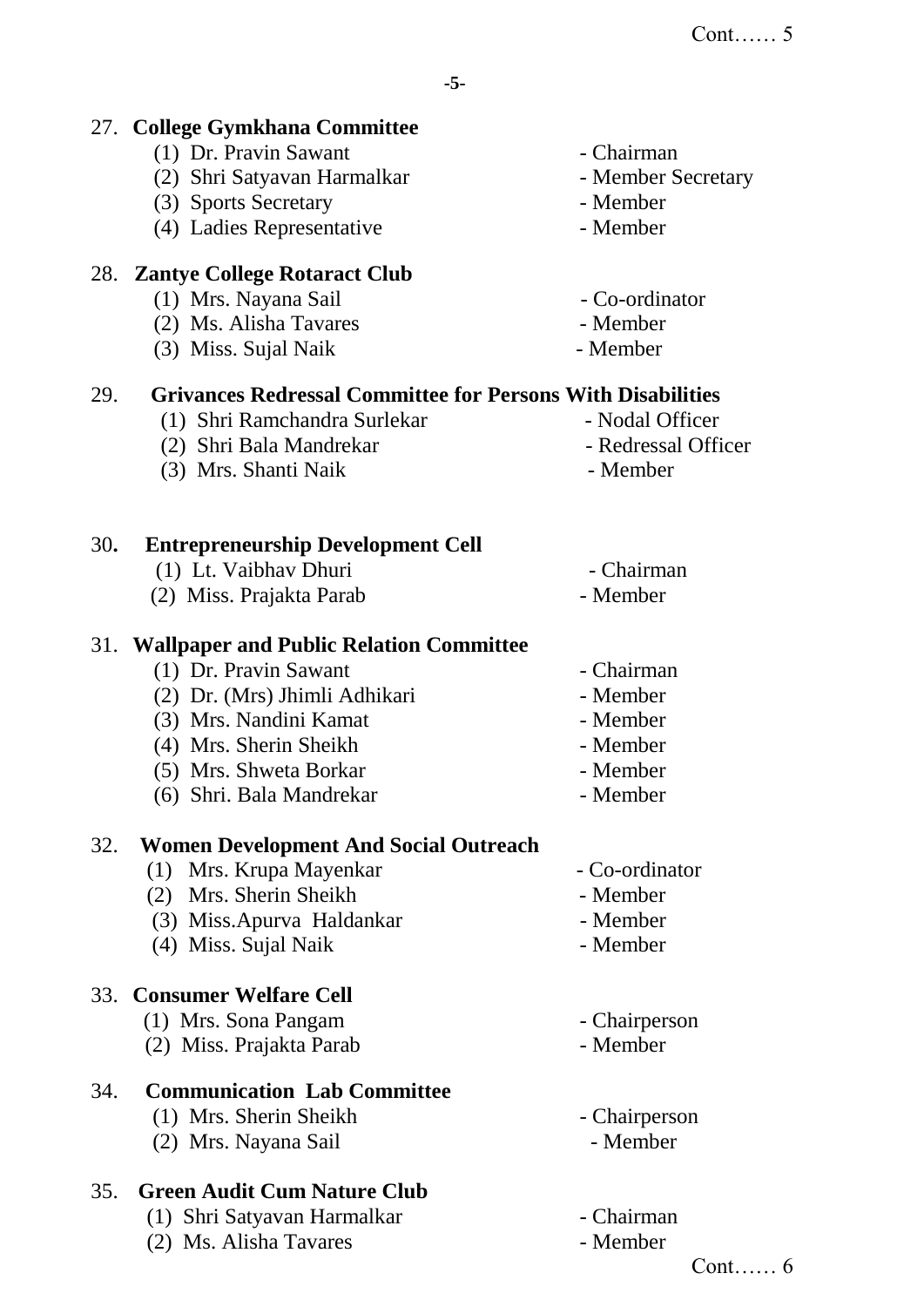#### 36. **IAIMS Software Management Committee**

- (1) Dr. (Mrs) Jhimli Adhikari Chief Co-ordinator
- (2) Ms. Sindura Malik Co Co-ordinator
- (3) Dr. Bipin Bandekar Member

#### 37. **Library Advisory and Magazine Committee**

- (1) Mrs. Sherin Sheikh Chairperson
- (2) Shri Bala Mandrekar (Librarian) Secretary
- (3) Mrs. Krupa Mayenkar Member

#### 38. **Academic Audit Committee**

- (1) Lt. Vaibhav Dhuri Co-ordinator
- (2) Mrs. Shweta Borkar Member

## 39. **Time-Table, Attendance Committee & Project Co-ordinator**

- (1) Mrs. Nandini Kamat Chairperson (Time Table) F.Y.B.Com Time Table
- (2) Mrs. Krupa Mayenkar Member ( T.Y. B.Com Project Co-ordinator) S.Y.B.Com Time Table
- (3) Mrs. Sindura Malik Member (Attendance) T.Y.B.Com Time Table & IAIMS

## 40. **Gender Equality Committee**

(1) Mrs. Shweta Borkar - Nodal Teacher

## 41. **AISHE & NIRF**

- (1) Dr. (Mrs) Jhimli Adhikari Nodal Officer
- (2)Miss Sujal Naik Member
- (3) Shri Shreyash Kauthankar Member
- (4) Mrs. Babita Kanekar Member

## 42. **NCC**

(1) Lt. Vaibhav Dhuri - NCC Officer

# 43. **Public Information Officer under RTI Act**

- (1) Dr. Rajendra Kumbharjuvenkar Appellate Authority
- (2) Shri Rajesh Amonkar Public Information Officer
- (3) Mrs. Shanti Naik Assistant Public Information Officer

## 44. **Staff Secretary**

(1) Mrs. Sherin Sheikh

## 45. **SWAYAM Mentors**

- (1) Mrs. Sona Pangam Mentor
- (2) Shri Bala Mandrekar Member
	-

## 46**. Voters Awarness Cell/Electoral Literacy Club**

- (1) Mrs. Sindura Malik Chairperson
- 
- 
- 
- (2) Mast. Kshitij Tiwari Campus Ambassador (Male)
- (3) Ms.Arya Parab Campus Ambassador (Female)
- -
	-
	-
	- -

- - -
		-
-